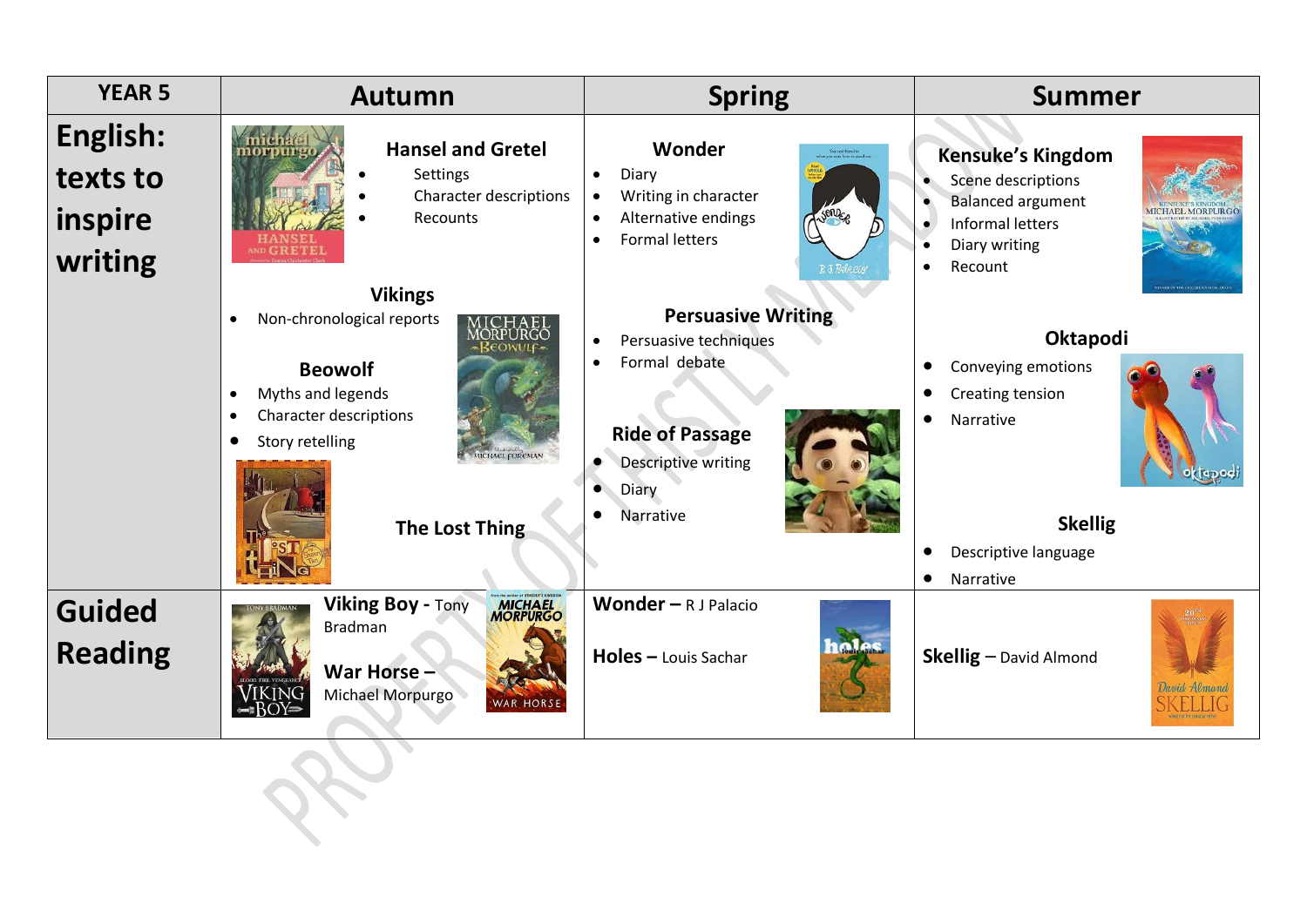| <b>Reading</b><br>for<br>pleasure | The Girl Who Stole an<br><b>Elephant By Nizrana</b><br>Farook                                                                                                                                                                                                                                                                                                                                                                                                                                                                                                                                                                                                      | The London Eye<br><b>Mystery by Siobhan</b><br>Dowd                                                                                                                                                                                                                                                                                                                                                                                                                                                                                                                                                                                                                                        | <b>Harry Potter and the</b><br>Philosopher's Stone by<br><b>JK Rowling</b>                                                                                                                                                                                                                                                                                                                                                                 |
|-----------------------------------|--------------------------------------------------------------------------------------------------------------------------------------------------------------------------------------------------------------------------------------------------------------------------------------------------------------------------------------------------------------------------------------------------------------------------------------------------------------------------------------------------------------------------------------------------------------------------------------------------------------------------------------------------------------------|--------------------------------------------------------------------------------------------------------------------------------------------------------------------------------------------------------------------------------------------------------------------------------------------------------------------------------------------------------------------------------------------------------------------------------------------------------------------------------------------------------------------------------------------------------------------------------------------------------------------------------------------------------------------------------------------|--------------------------------------------------------------------------------------------------------------------------------------------------------------------------------------------------------------------------------------------------------------------------------------------------------------------------------------------------------------------------------------------------------------------------------------------|
| <b>Spelling</b>                   | Strategies at the point of writing: Have a<br>go Plurals (adding '-s', '-es' and '-ies')<br>Apostrophe for contraction and<br>possession<br>Words with 'silent' letters<br>$\bullet$<br>Words with the letter string '-<br>$\bullet$<br>ough'<br>Words ending in '-able' and '-ible'<br>$\bullet$<br>Homophones<br>$\bullet$<br>Use of the hyphen (co-ordinate, co-operate)<br>$\bullet$<br>Use of a dictionary to support teaching of<br>$\bullet$<br>word roots, derivations and spelling patterns<br>Extend the knowledge of spelling<br>$\bullet$<br>strategies and apply to high-frequency<br>and cross-curricular words from the<br>Years 5 and 6 word list. | Teach words with rare GPCs from<br>$\bullet$<br>the Year 5 and 6 word list (bruise,<br>guarantee, queue, immediately,<br>vehicle, yacht)<br>Words with the /i:/ sound spelt 'ei'<br>after 'c' (receive, ceiling)<br>Morphology/Etymology - Teach<br>$\bullet$<br>extension of base words using word<br>matrices.<br>Word endings<br>Words ending in '-ably' and '-ibly'<br>$\bullet$<br>Revise words ending in '-able' and '-ible'<br>Homophones<br>$\bullet$<br>Use a dictionary to create collections of<br>words with common roots<br>Extend the knowledge of spelling<br>strategies and apply to high-<br>frequency and cross-curricular<br>words from the Years 5 and 6 word<br>list. | Homophones<br><b>Suffixes</b><br>$\bullet$<br>Teach use of dictionary to check words,<br>refer-ring to the first three or four letters<br>Proofreading - Check writing for misspelt<br>$\bullet$<br>words that are on the Years 5 and 6 word<br>list<br>Morphology/ Etymology - Teach<br>$\bullet$<br>morphemic and etymological strategies to<br>be used when learning specific words<br>Learn words from the Years 5 and 6<br>word list. |
| <b>Science</b>                    | <b>Earth and Space</b><br>To describe the movement of the Earth, and<br>other planets, relative to the Sun in the solar<br>system<br>To describe the movement of the Moon<br>relative to the Earth                                                                                                                                                                                                                                                                                                                                                                                                                                                                 | <b>Forces</b><br>To explain that unsupported objects fall<br>towards the Earth because of the force<br>of gravity acting between the Earth and<br>the falling object<br>To identify the effects of air resistance,                                                                                                                                                                                                                                                                                                                                                                                                                                                                         | <b>Animals Including Humans</b><br>To describe the changes as humans<br>develop to old age.                                                                                                                                                                                                                                                                                                                                                |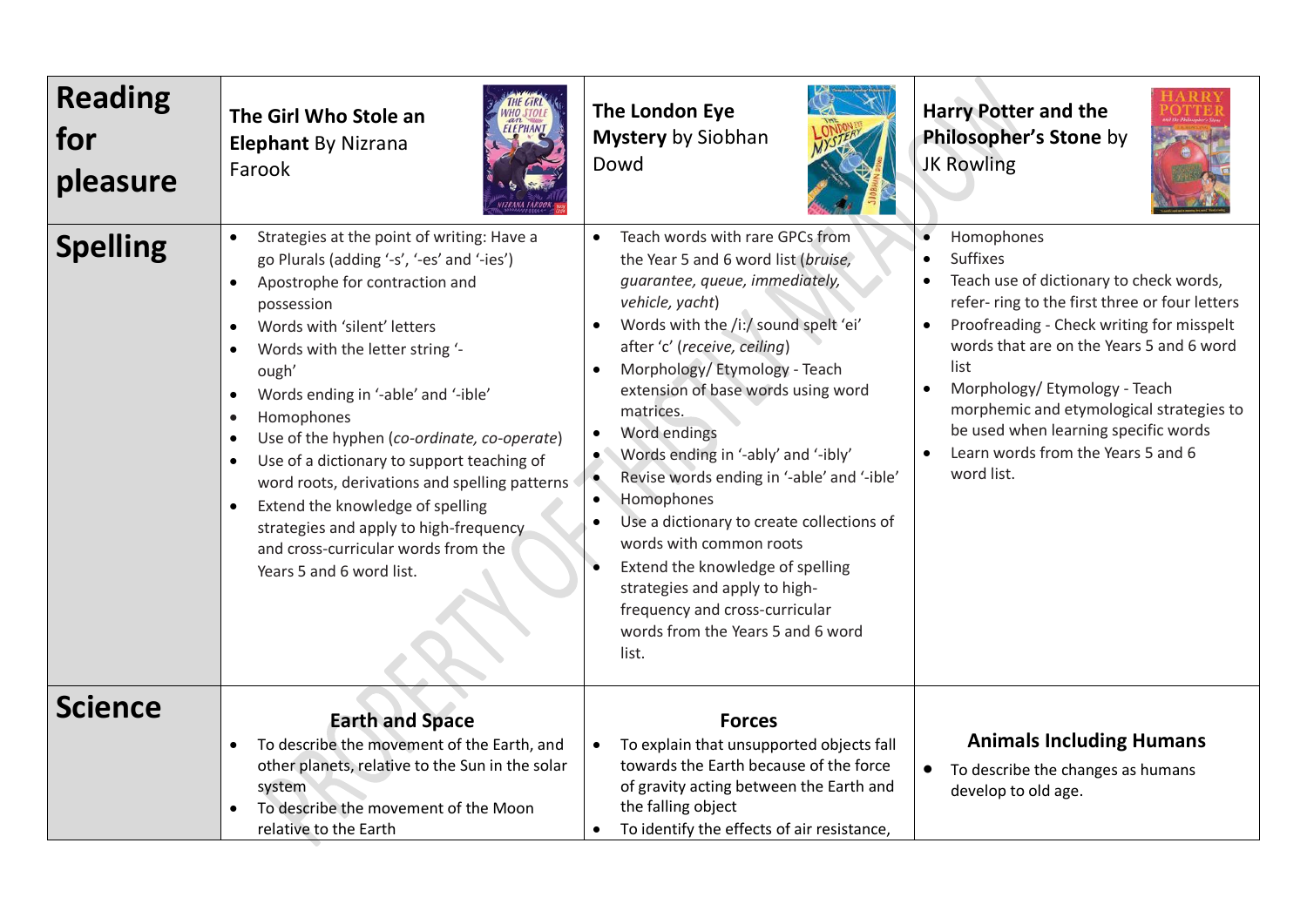|           | To describe the Sun, Earth and Moon as<br>approximately spherical bodies<br>To use the idea of the Earth's rotation to<br>$\bullet$<br>explain day and night and the apparent<br>movement of the sun across the sky.<br><b>Properties &amp; Changes of Materials</b><br>To compare and group together everyday<br>materials on the basis of their properties,<br>including their hardness, solubility,<br>transparency, conductivity (electrical and<br>thermal), and response to magnets<br>To know that some materials will dissolve in<br>$\bullet$<br>liquid to form a solution, and describe how to<br>recover a substance from a solution<br>To use knowledge of solids, liquids and gases<br>$\bullet$<br>to decide how mixtures might be separated,<br>including through filtering, sieving and<br>evaporating<br>To give reasons, based on evidence from<br>$\bullet$<br>comparative and fair tests, for the particular<br>uses of everyday materials, including metals,<br>wood and plastic<br>To demonstrate that dissolving, mixing and<br>$\bullet$<br>changes of state are reversible changes<br>To explain that some changes result in the<br>$\bullet$<br>formation of new materials, and that this<br>kind of change is not usually reversible,<br>including changes associated with burning<br>and the action of acid on bicarbonate of<br>soda. | water resistance and friction, that act<br>between moving surfaces<br>To recognise that some mechanisms,<br>including levers, pulleys and gears, allow<br>a smaller force to have a greater effect.<br><b>Living Things and their habitats</b><br>To describe the differences in the life<br>cycles of a mammal, an amphibian, an<br>insect and a bird<br>To describe the life process of<br>reproduction in some plants and<br>animals. |  |
|-----------|--------------------------------------------------------------------------------------------------------------------------------------------------------------------------------------------------------------------------------------------------------------------------------------------------------------------------------------------------------------------------------------------------------------------------------------------------------------------------------------------------------------------------------------------------------------------------------------------------------------------------------------------------------------------------------------------------------------------------------------------------------------------------------------------------------------------------------------------------------------------------------------------------------------------------------------------------------------------------------------------------------------------------------------------------------------------------------------------------------------------------------------------------------------------------------------------------------------------------------------------------------------------------------------------------------------------------------------------------------------------|------------------------------------------------------------------------------------------------------------------------------------------------------------------------------------------------------------------------------------------------------------------------------------------------------------------------------------------------------------------------------------------------------------------------------------------|--|
| Geography | <b>Mountains, Volcanoes and</b><br><b>Earthquakes</b>                                                                                                                                                                                                                                                                                                                                                                                                                                                                                                                                                                                                                                                                                                                                                                                                                                                                                                                                                                                                                                                                                                                                                                                                                                                                                                              | <b>Renewable Energy</b><br>To identify whether an energy source is<br>renewable or non-renewable.                                                                                                                                                                                                                                                                                                                                        |  |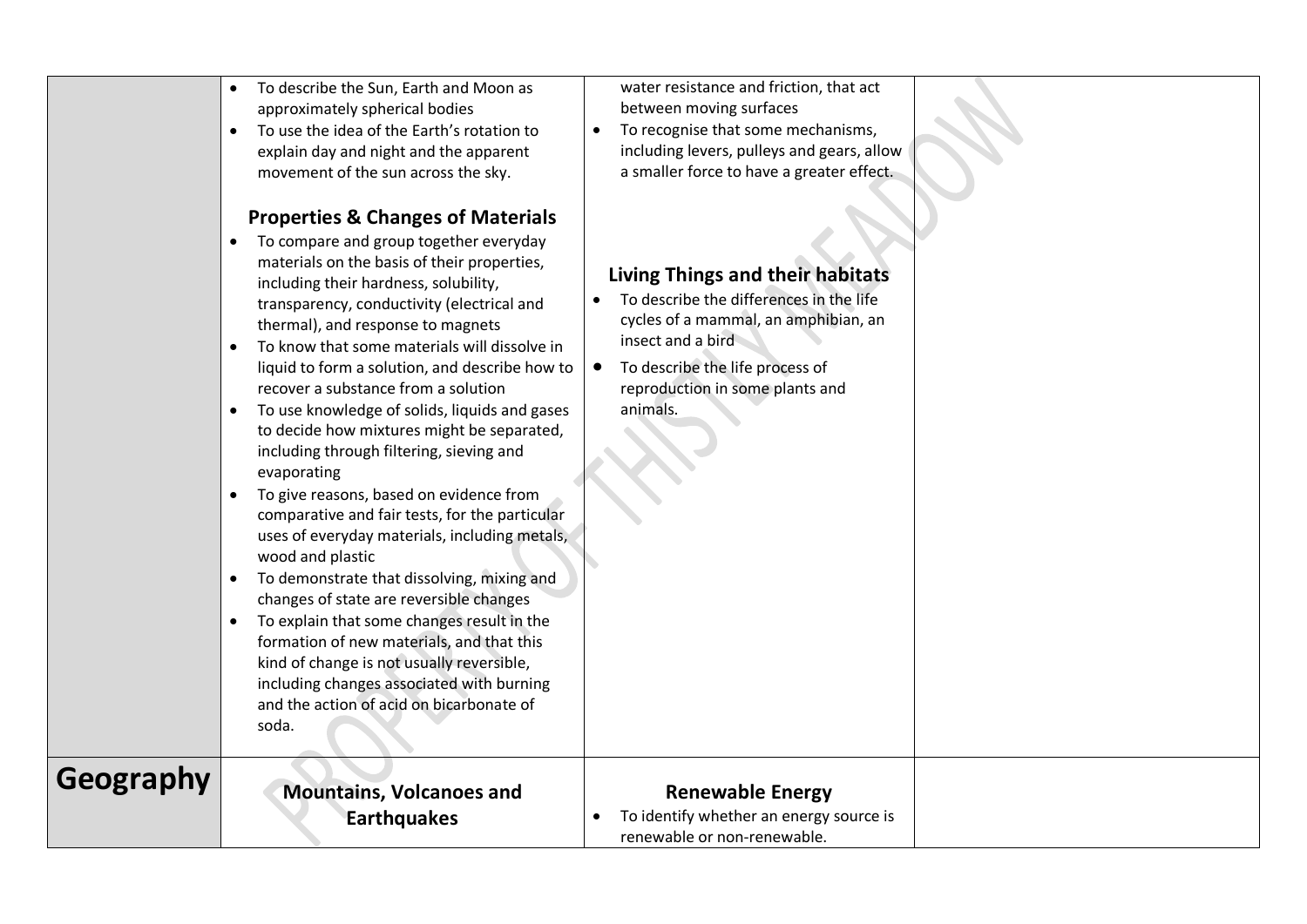|                | To research and present information about<br>the Vikings.<br>To explain why and how the Vikings first<br>raided Great Britain.<br>To explain how the Viking and Anglo Saxon<br>$\bullet$<br>struggle formed the UK.<br>To compare the lives of people living in Viking<br>Britain.<br>To explain the Viking's religious beliefs.<br>To explain why the Viking era ended.<br>$\bullet$                       | To explain the advantages and<br>disadvantages of fossil fuels.<br>To understand the impact of sustainable<br>energy.<br>To understand how I can be more<br>$\bullet$<br>sustainable.<br>To understand how we can be more<br>sustainable.<br>To understand the long term impact of<br>energy production.                                                |                                                                                                                                                                                                                                                                                                                                                                                                                          |
|----------------|-------------------------------------------------------------------------------------------------------------------------------------------------------------------------------------------------------------------------------------------------------------------------------------------------------------------------------------------------------------------------------------------------------------|---------------------------------------------------------------------------------------------------------------------------------------------------------------------------------------------------------------------------------------------------------------------------------------------------------------------------------------------------------|--------------------------------------------------------------------------------------------------------------------------------------------------------------------------------------------------------------------------------------------------------------------------------------------------------------------------------------------------------------------------------------------------------------------------|
| <b>History</b> | <b>Viking Struggle for Britain</b><br>To research and present information about<br>the Vikings.<br>To explain why and how the Vikings first<br>raided Great Britain.<br>To explain how the Viking and Anglo Saxon<br>struggle formed the UK.<br>To compare the lives of people living in Viking<br>Britain.<br>To explain the Viking's religious beliefs.<br>$\bullet$<br>Explain why the Viking era ended. |                                                                                                                                                                                                                                                                                                                                                         | <b>Ancient Maya</b><br>To research and present information about<br>the Mayans.<br>To compare life in Ancient Maya to<br>modern day.<br>To explain the Mayans religious beliefs.<br>To understand why and how the Spanish<br>invaded.<br>To explain why the Spanish invasion was<br>successful.<br>To explain how Mayan civilisation has<br>impacted life today.                                                         |
| <b>RE</b>      | If God is everywhere, why go to a<br>place of worship?<br>Recall and name some key features of places<br>of worship studied.<br>Select and describe the most important<br>functions of a place or worship for the<br>community.<br>Give examples of how places of worship<br>support believers in difficult times, explaining<br>why this matters to believers.                                             | What would Jesus do?<br>Outline Jesus' teaching on how his<br>followers should live.<br>Of interpretations of two of Jesus'<br>$\bullet$<br>parables and say what they might teach<br>Christians about how to live.<br>Explain the impact Jesus' example and<br>teachings might have on Christians<br>today.<br>Express their own understanding of what | How can the life of a Christian show<br>us the meaning of grace?<br>Describe what Ahimsa, Grace or Ummah<br>mean to religious people.<br>$\bullet$<br>Make connections between beliefs and<br>behaviour in different religions.<br>Outline the challenges of being a Hindu,<br>Christian or Muslim in Britain today.<br>Consider similarities and differences<br>$\bullet$<br>between beliefs and behaviour in different |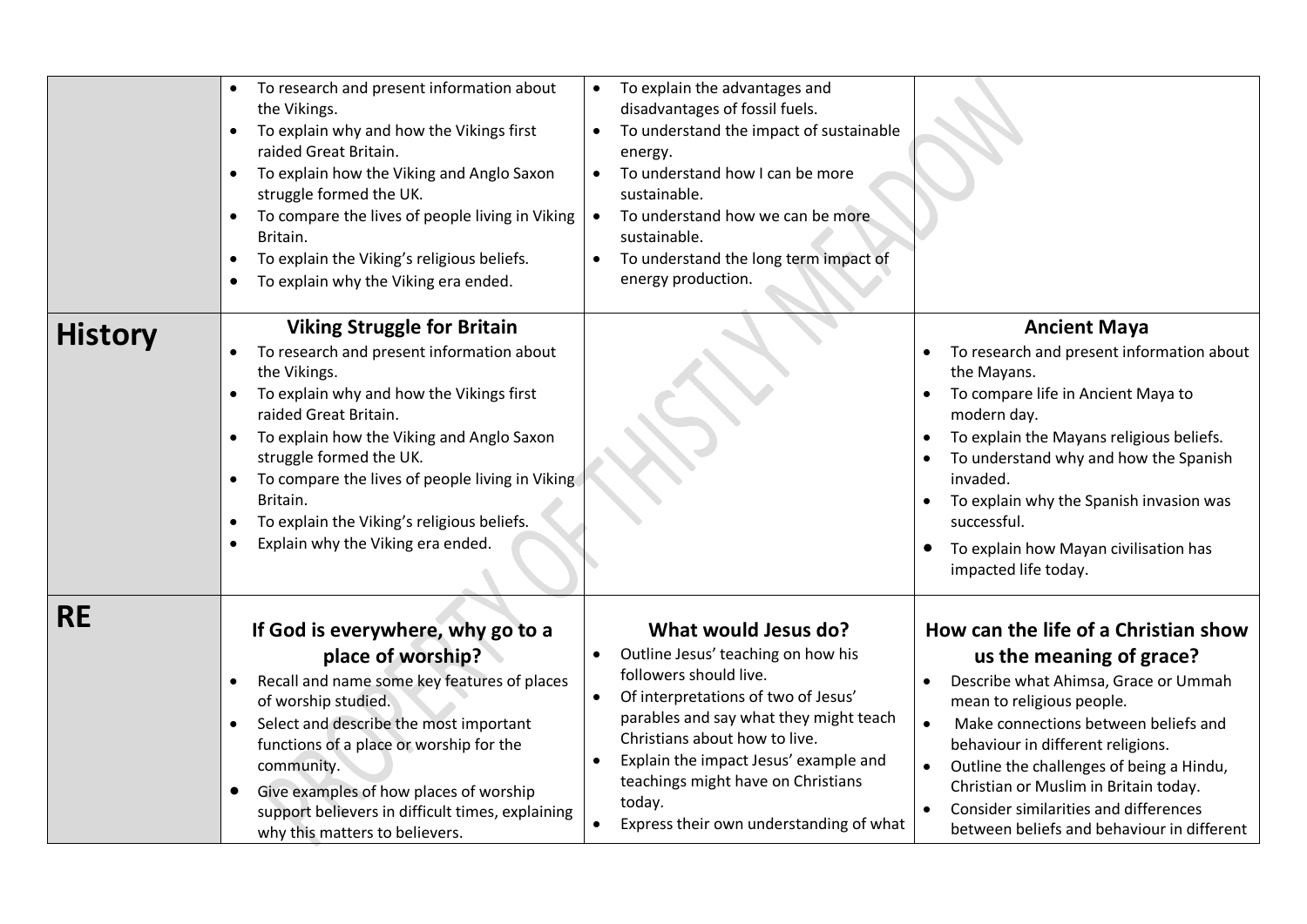|                  | Why do people believe God exists?<br>Define the terms theist, atheist and agonist<br>and give examples of statements that reflect<br>these beliefs.<br>Outline clearly a Christian understanding of<br>$\bullet$<br>what God is like, using examples as evidence.<br>Give examples of ways in which believing in<br>$\bullet$<br>god is valuable in the lives of Christians, and<br>ways it can be challenging.<br>Enquire in to what some atheists, agnostics<br>$\bullet$<br>and theists say about God. | Jesus would do in relation to a moral<br>dilemma from the world today.<br>Explain the links between Jesus' death<br>on the cross and Christian belief in love<br>and forgiveness, giving reasons why<br>Christians want to follow Jesus.                                                                                                                                                                                                                                                                                                             | faiths.<br>Explain similarities in ways in which key<br>$\bullet$<br>beliefs make a difference to life in two or<br>three religions.                                                                                                                                                                                                                                                                          |
|------------------|-----------------------------------------------------------------------------------------------------------------------------------------------------------------------------------------------------------------------------------------------------------------------------------------------------------------------------------------------------------------------------------------------------------------------------------------------------------------------------------------------------------|------------------------------------------------------------------------------------------------------------------------------------------------------------------------------------------------------------------------------------------------------------------------------------------------------------------------------------------------------------------------------------------------------------------------------------------------------------------------------------------------------------------------------------------------------|---------------------------------------------------------------------------------------------------------------------------------------------------------------------------------------------------------------------------------------------------------------------------------------------------------------------------------------------------------------------------------------------------------------|
| <b>Computing</b> | We are game developers<br>create original artwork and sound for a game<br>design and create a computer program for a<br>computer game, which uses sequence,<br>selection, repetition and variables<br>detect and correct errors in their computer<br>game<br>use iterative development techniques<br>making and testing a series of small changes)<br>to improve their game.                                                                                                                              | <b>We are Artists</b><br>develop an appreciation of the links<br>$\bullet$<br>between geometry and art<br>become familiar with the tools and<br>$\bullet$<br>techniques of a vector graphics package<br>develop an understanding of turtle<br>$\bullet$<br>graphics<br>experiment with the tools available,<br>refining and developing their work as<br>they apply their own<br>criteria to evaluate it and receive<br>feedback from their peers<br>develop some awareness of computer-<br>generated art, in particular fractal-based<br>landscapes. | We are Cryptographers<br>be familiar with semaphore and Morse<br>code<br>understand the need for private<br>$\bullet$<br>information to be<br>encrypted<br>$\bullet$<br>encrypt and decrypt messages in simple<br>$\bullet$<br>ciphers<br>appreciate the need to use complex<br>$\bullet$<br>passwords and to keep them secure<br>have some understanding of how<br>$\bullet$<br>encryption works on the web. |
|                  |                                                                                                                                                                                                                                                                                                                                                                                                                                                                                                           | We are a Architects<br>understand the work of architects,<br>$\bullet$<br>designers and engineers working in 3D<br>develop familiarity with a simple CAD<br>$\bullet$<br>(computer aided design) tool<br>develop spatial awareness by exploring                                                                                                                                                                                                                                                                                                      |                                                                                                                                                                                                                                                                                                                                                                                                               |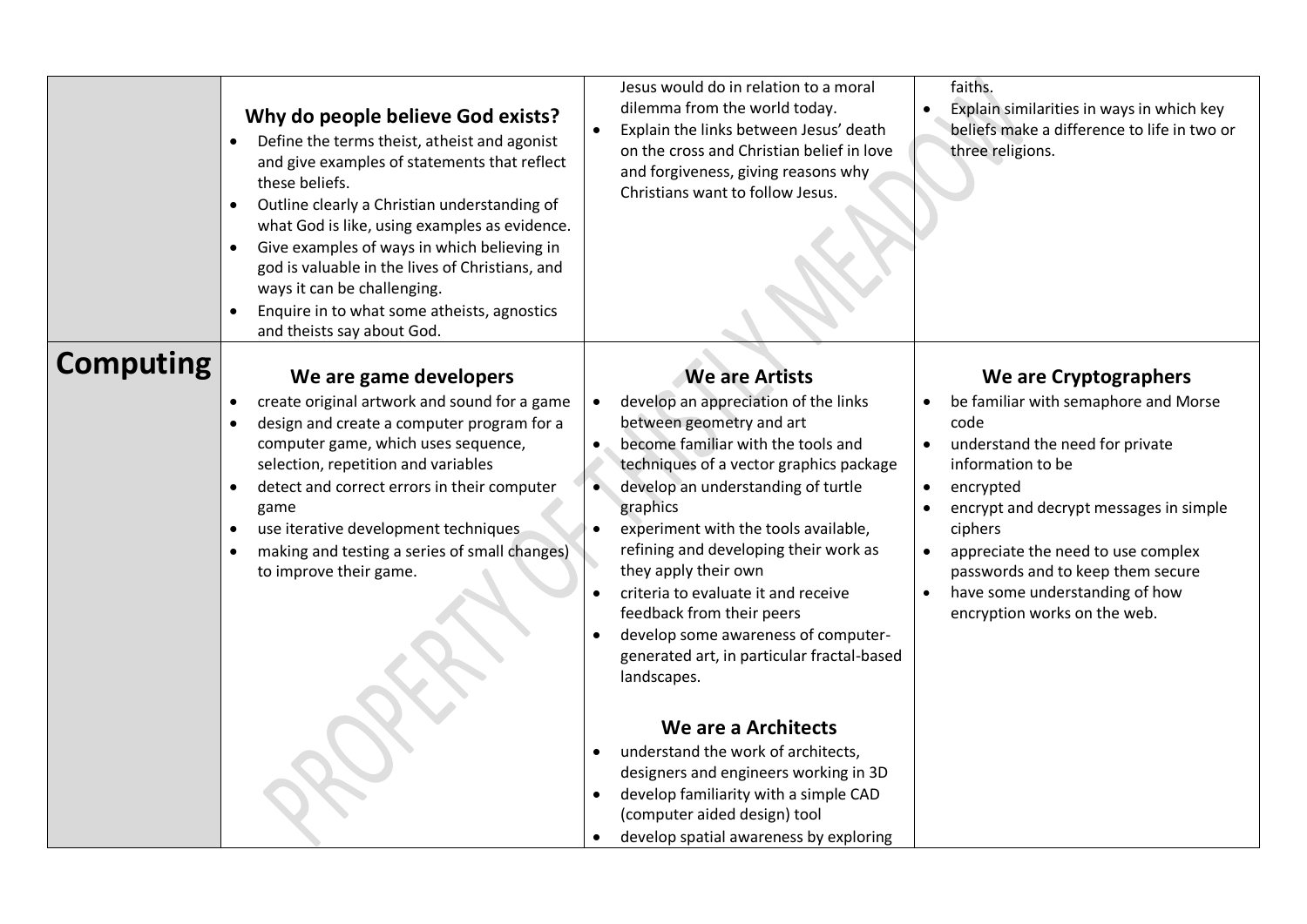|            |                                                                                                                                                                                                                                                                                                                                                                           | and experimenting with a 3D virtual<br>environment<br>develop greater aesthetic awareness.                                                                                                                                                                                                                                                                              |                                                                                                         |
|------------|---------------------------------------------------------------------------------------------------------------------------------------------------------------------------------------------------------------------------------------------------------------------------------------------------------------------------------------------------------------------------|-------------------------------------------------------------------------------------------------------------------------------------------------------------------------------------------------------------------------------------------------------------------------------------------------------------------------------------------------------------------------|---------------------------------------------------------------------------------------------------------|
| <b>PE</b>  | <b>Dance</b><br><b>Basketball</b>                                                                                                                                                                                                                                                                                                                                         | <b>Football</b><br><b>Gymnastics</b><br><b>Swimming</b>                                                                                                                                                                                                                                                                                                                 | <b>Athletics</b><br><b>Cricket</b>                                                                      |
|            | Use running, jumping, throwing and catching in isolation and in combination.<br>٠<br>tennis], and apply basic principles suitable for attacking and defending.<br>$\bullet$<br>Perform dances using a range of movement patterns.<br>$\bullet$<br>Take part in outdoor and adventurous activity challenges both individually and within a team.<br>$\bullet$<br>$\bullet$ | Play competitive games, modified where appropriate [for example, badminton, basketball, cricket, football, hockey, netball, rounders and<br>Develop flexibility, strength, technique, control and balance [for example, through athletics and gymnastics].<br>Compare their performances with previous ones and demonstrate improvement to achieve their personal best. |                                                                                                         |
| <b>ART</b> | London<br>Study of skyline as depicted by different<br>$\bullet$<br>artists with reference to key architects                                                                                                                                                                                                                                                              | <b>Portraits</b><br>Using shadow to make features<br>3D/ create movement - Shading,<br>creating light PICASSO<br>Create Cubist image in a similar style<br>$\bullet$<br>Oil pastels<br><b>Enlarging images</b>                                                                                                                                                          | <b>Maya</b><br>Masks (Clay, papier-mâché)<br><b>Animals</b><br><b>Tingatinga Paintings</b><br>$\bullet$ |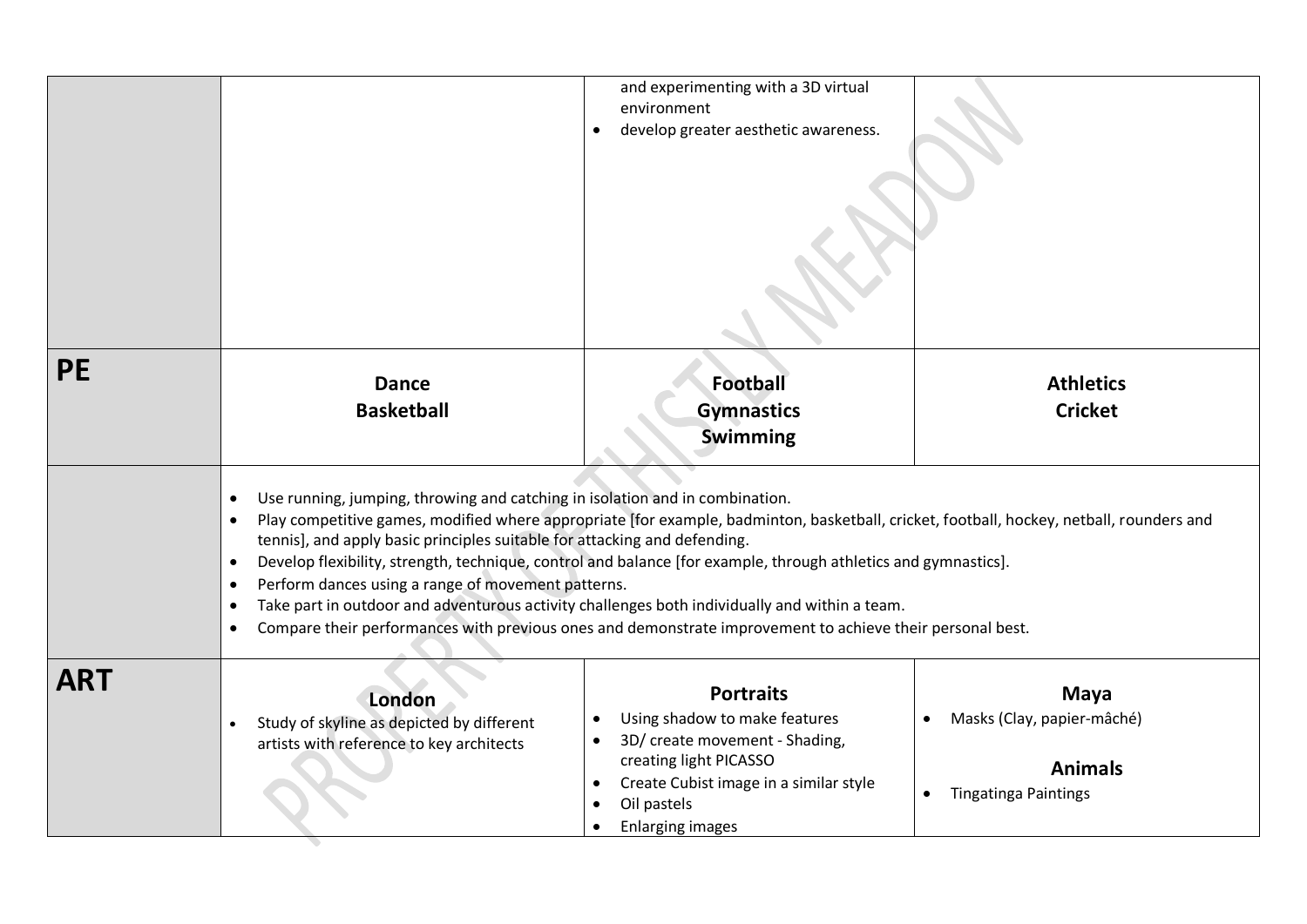| DT          | Picasso Head Sculptures - Link to Art<br><b>Topic</b><br>Cut accurately, use craft knives and rulers<br>under supervision, join, layer materials, cut<br>internal shapes, decorate.                                                                                                                                                                                                                                                                                                                                                                                                                                                                                                                                                             | <b>Viking figureheads</b><br>Cam systems. Crank turn, use sheet<br>$\bullet$<br>materials, nets, cut accurately, join,<br>assemble, decorate.                                                                                                                                                                                                                                                                                                                                                                                                                                                                                                                                                                                                                                                                                   | Computers - 'We are architects'<br>Use computing to create a 3D working<br>model, understand nets.<br><b>Cooking - Cottage Pie</b><br>Chopping techniques, using local produce,<br>sustainability, seasonality, food hygiene,<br>meat-free options.                                                                                                                                                                                                                                                                                                                                                                                                                                                                                                                                                                |
|-------------|-------------------------------------------------------------------------------------------------------------------------------------------------------------------------------------------------------------------------------------------------------------------------------------------------------------------------------------------------------------------------------------------------------------------------------------------------------------------------------------------------------------------------------------------------------------------------------------------------------------------------------------------------------------------------------------------------------------------------------------------------|---------------------------------------------------------------------------------------------------------------------------------------------------------------------------------------------------------------------------------------------------------------------------------------------------------------------------------------------------------------------------------------------------------------------------------------------------------------------------------------------------------------------------------------------------------------------------------------------------------------------------------------------------------------------------------------------------------------------------------------------------------------------------------------------------------------------------------|--------------------------------------------------------------------------------------------------------------------------------------------------------------------------------------------------------------------------------------------------------------------------------------------------------------------------------------------------------------------------------------------------------------------------------------------------------------------------------------------------------------------------------------------------------------------------------------------------------------------------------------------------------------------------------------------------------------------------------------------------------------------------------------------------------------------|
| <b>PSHE</b> | <b>Family and Friends</b><br>be able to identify the special people in their<br>$\bullet$<br>networks and to recognise how their<br>networks have changed and developed.<br>have developed ways of beginning new<br>friendships and of maintaining existing ones<br>during times of change.<br>recognise and value differences between<br>$\bullet$<br>people and how that can be a positive aspect<br>of their friendships.<br>have strategies for managing some of the<br>pressures in relationships.<br>understand the importance of groups within<br>friendships and recognise some of the<br>pressures which can occur in group<br>situations.<br>know how to get support from people they<br>trust and how they can support other people. | <b>Managing Risks</b><br>be able to describe a positive and<br>negative consequence of taking a risk.<br>be able to give an example of a physical,<br>social and emotional risk.<br>be able to evaluate how risky something<br>is and explain their reasoning.<br>be able to describe a situation where<br>$\bullet$<br>they are responsible for their own safety<br>and talk about the influence of others.<br>understand and use the 'Stop, Decide,<br>$\bullet$<br>Do' strategy.<br>be able to name some people in their<br>$\bullet$<br>network they would approach for help<br>and describe how they might do this.<br>be able to name some organisations<br>$\bullet$<br>where people can get help and support.<br>know how to respond supportively when<br>$\bullet$<br>someone shares a problem with them.<br>$\bullet$ | <b>Healthier Lifestyles</b><br>understand that there are a range of<br>$\bullet$<br>factors which contribute to a healthy<br>lifestyle, including a healthy balanced food<br>intake and physical activity.<br>be able to state that different foods<br>$\bullet$<br>contain different nutrients, that these each<br>have different benefits for our bodies and<br>that therefore variety in the diet is<br>important.<br>be able to explain that different kinds and<br>amounts of food provide different<br>amounts of energy and be able to plan an<br>appropriate energy balance for<br>themselves.<br>understand the benefits of physical activity<br>$\bullet$<br>for promoting health.<br>understand that behaviour, routines and a<br>$\bullet$<br>variety of influences affect their lifestyle<br>choices. |
|             | <b>Anti-bullying</b><br>Can I define bullying?<br>$\bullet$                                                                                                                                                                                                                                                                                                                                                                                                                                                                                                                                                                                                                                                                                     | know how to put someone in the<br>recovery position and make an                                                                                                                                                                                                                                                                                                                                                                                                                                                                                                                                                                                                                                                                                                                                                                 | explain that a healthy lifestyle includes                                                                                                                                                                                                                                                                                                                                                                                                                                                                                                                                                                                                                                                                                                                                                                          |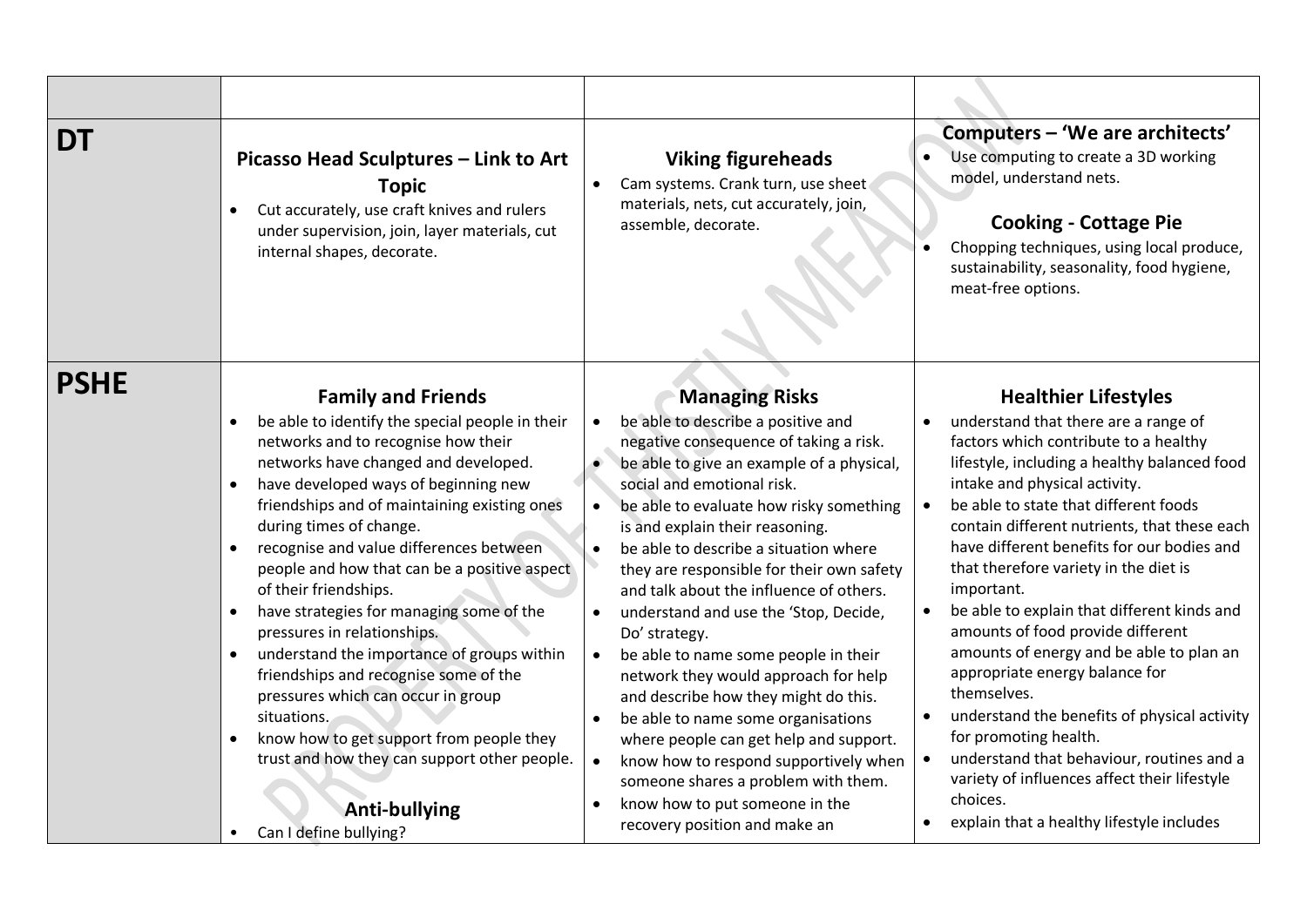|                                                                                          | Can I respond to bullying and seek support                                                                                                                                                                                                                                              |                                                                                                                                                                                                                                                                                                                                                                                         |                                                                                                                                                                                                                                                                                                                                   |
|------------------------------------------------------------------------------------------|-----------------------------------------------------------------------------------------------------------------------------------------------------------------------------------------------------------------------------------------------------------------------------------------|-----------------------------------------------------------------------------------------------------------------------------------------------------------------------------------------------------------------------------------------------------------------------------------------------------------------------------------------------------------------------------------------|-----------------------------------------------------------------------------------------------------------------------------------------------------------------------------------------------------------------------------------------------------------------------------------------------------------------------------------|
| where necessary?<br>$\bullet$<br>and wellbeing?<br>$\bullet$                             | How can bullying affect people's behaviour<br>How might people's responses to bullying<br>improve or worsen a situation?<br>Can I identify ways of preventing bullying in<br>school and the wider community?                                                                            | be able to contribute to discussions<br>about personal safety by listening to<br>other view points and looking beneath<br>the surface.<br>be able to review trusted adults on their<br>Network of Support.<br>be able to define honesty and take part<br>in exploring dilemmas involving honesty<br>and dishonesty.                                                                     | <b>Sex &amp; Relationships</b><br>be able to describe the main stages of how<br>$\bullet$<br>a baby is made, using some scientific<br>vocabulary.<br>be able to describe some emotions<br>associated with the onset of puberty and<br>have strategies to deal with these<br>positively.                                           |
| $\bullet$<br>$\bullet$<br>$\bullet$                                                      | <b>Working together</b><br>be able to identify their own strengths and<br>skills, those of others and know how these<br>can complement each other.<br>be able to talk about skills they would like to<br>develop and hopes for the future.<br>understand that the ability to learn is a | be able to define what risk and peer<br>group pressure are and how to respond<br>to them using safety planning.<br>be able to contribute to discussions<br>$\bullet$<br>around problem solving.<br>be able to identify touches which break<br>personal boundaries and understand<br>that no-one should touch the intimate<br>parts of their bodies.                                     | understand that puberty affects people in<br>different ways both physically and<br>emotionally.<br>understand that the way they behave<br>affects others and that they have some<br>responsibility to others to make sure they<br>are not hurt needlessly.<br>describe some characteristics of a loving<br>trusting relationship. |
| valuable skill.<br>$\bullet$                                                             | know some skills which might be useful in a                                                                                                                                                                                                                                             | <b>Diversity and Communities</b><br>be able to recognise aspects of their                                                                                                                                                                                                                                                                                                               | understand some basic reasons why a<br>$\bullet$<br>couple might choose to have children.<br>show awareness of some family                                                                                                                                                                                                        |
| range of jobs.<br>$\bullet$<br>$\bullet$<br>know how to persevere.<br>$\bullet$<br>work. | communicate effectively, using listening,<br>negotiation, debating and chairing skills.<br>recognise influences on their decision<br>making, including the media.<br>use evaluation and feedback to inform future                                                                       | identity and understand how other<br>people can influence their perception of<br>themselves.<br>be able to describe the ethnic make-up<br>of their community and different groups<br>that live in Britain.<br>recognise the negative effects of<br>$\bullet$<br>stereotyping and prejudice.<br>know about how they and others,<br>including volunteers, contribute to the<br>community. | arrangements which are different from<br>theirs.                                                                                                                                                                                                                                                                                  |

• Do I understand why a person or group of people may feel the need to have power over another person or group of people?

emergency call.

## **Personal Safety**

physical, social and emotional health and how they can take responsibility for their own health.